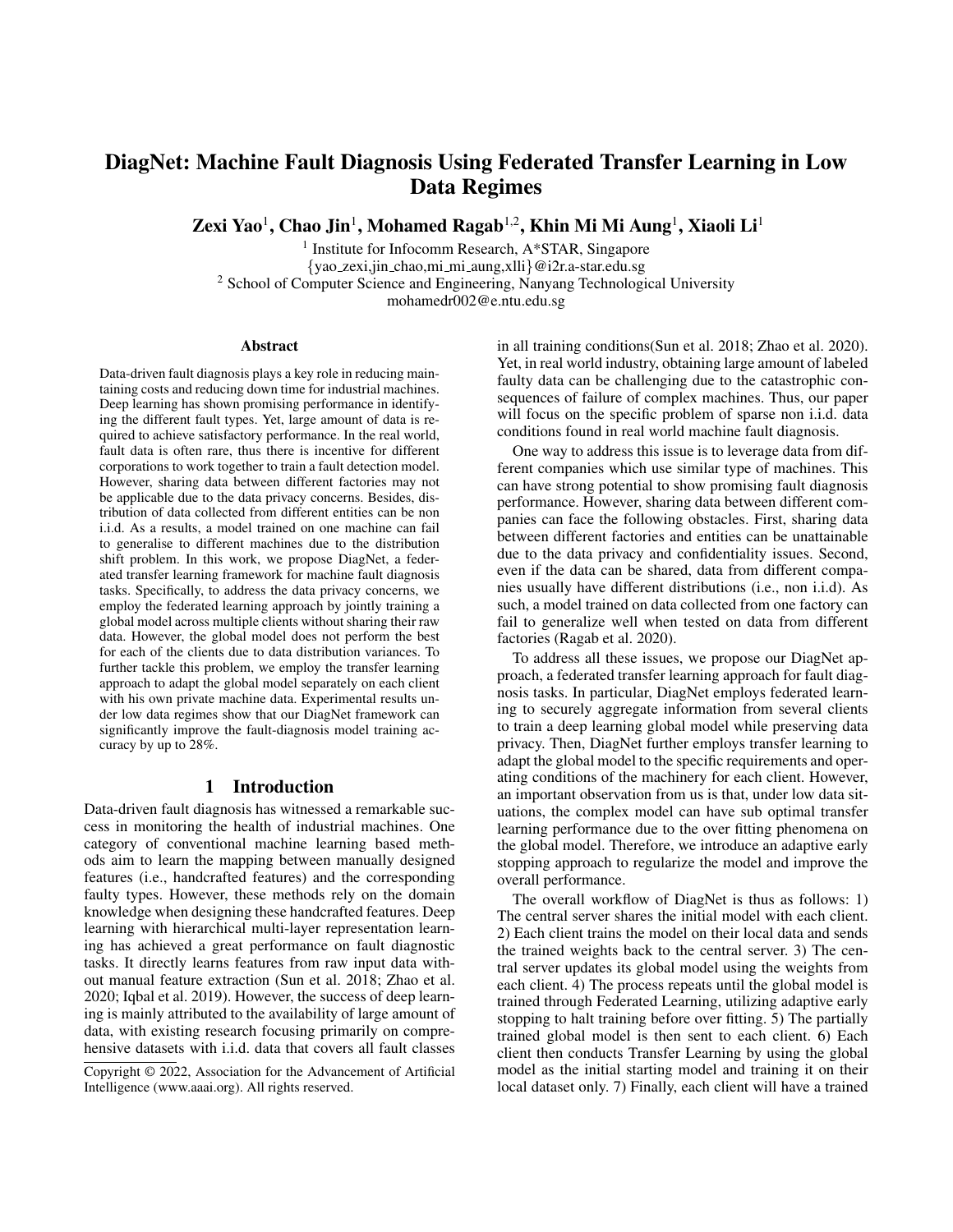model tailored specifically to their domain that can be used for fault diagnosis for incoming data.

The major contributions of our paper are summarized as follows.

- We design and implement DiagNet, a Federated Transfer learning framework for machine fault diagnosis model training, and is compatible with most existing neural network models such as CNN, DNN and LSTM.
- We propose the method of adaptive early stopping, which terminates Federated training of the global model before reaching optimal accuracy in order to prevent overfitting and improve the effectiveness of the Transfer Learning stage.
- We demonstrate the efficiency of DiagNet on fault diagnosis sensory data from different operating conditions. We were able to improve the average accuracy of models trained by clients under very low local data conditions (70 to 200 samples per client) by 28%. Even clients with exceptionally low data samples of only 70, we were able to achieve local model accuracy in excess of 90%.

The rest of the paper is organized as follows. The next section introduces related work in the field of machine fault diagnosis, Federated and Transfer Learning. In the third section we describe DiagNet, our framework for Federated Transfer Learning for machine fault diagnosis. Experimental setup and methodology are discussed in the fourth section. In the fifth section, we analyze the experimental results. Lastly, in section six, we discuss findings of this paper, potential applications of DiagNet, and future research opportunities in this field.

# 2 Related Work

#### 2.1 Machine Fault Diagnosis Models

Deep learning, with its automatic extraction of salient features, has widely acclaimed performance in various applications including computer vision, natural language processing, and speech recognition (Otter, Medina, and Kalita 2021). Recently, a growing body of literature has leveraged deep learning to automatically extract features from raw vibration signals for fault diagnosis. Chen *et al.* employed the convolutional neural network (CNN) with 1-dimensional kernels to extract transferable features for fault diagnosis (Chen, Gryllias, and Li 2019). Chuang *et al.* proposed a deep sparse autoencoder to tackle overfitting risk of deep models and improve the performance of fault diagnosis (Sun et al. 2018). Zhao *et al.* developed a novel deep residual shrinkage network to learn better feature representation from noisy vibration signals, resulting a better performance for fault diagnosis tasks (Zhao et al. 2020).

Nonetheless, most existing deep learning approaches focus on datasets with large amounts of i.i.d. data. For instance, Zhao used a comprehensive training dataset of 3,600 data samples from a single operating machine distributed evenly among 9 classes(Zhao et al. 2020). In the case of the CWRU bearing dataset, Chuang *et al.* used an i.i.d. dataset of 196 datasamples split evenly among 4 classes from a single operating condition(Sun et al. 2018). This may not re-

flect a realistic data environment in the real world, as machine fault data is difficult to collect, and varies considerably between operating conditions. This results in a sparse non i.i.d. dataset, where certain operating conditions may not have data entries in some fault classes at all.

To address this issue, data across different factories can be leveraged for larger amounts of data. However, this can raise data privacy concerns and cannot be applied in real world scenarios. Thus, we aim to use Federated Transfer Learning to allow for cooperative model training without requiring data sharing.

#### 2.2 Federated Learning

Federated Learning (FL) is a machine learning setting that allows clients to exchange information for model training while keeping data decentralized, thus preserving data privacy. Instead, each client computes on their data locally, and creates an update package which is sent to the central server for aggregation. (Kairouz et al. 2021)

In 2017, McMahan *et al.* proposed FedAvg, one of the most popular federated training frameworks today, and demonstrated that training via FL can produce effective models that are superior to models trained only on locally hosted datasets (McMahan et al. 2017). Considerable research has shown that FL has a growing number of applications in various fields that have data privacy concerns, such as retail, banking and healthcare. (Yang et al. 2019). In the field of machine fault diagnosis, Zhang *et al.* proposed a Federated Learning method that aggregrates local client models to tackle the data island problem caused by a lack of data sharing (Zhang et al. 2021). Geng *et al.* developed FA-FedAvg, which improves the accuracy and speed of fault diagnosis through an optimized weighting strategy (Geng et al. 2021).

However, real world machine fault data is often non-i.i.d. in nature, as machinery from different clients usually operate under different conditions. This presents a challenge for Federated Learning models, as non i.i.d. causes global model divergence and thus reducing model performance, especially among deep networks (Zhao et al. 2018). Thus, traditional Federated Learning frameworks may perform sub optimally when faced with real world data, and an approach that is better suited to tackling non i.i.d. data is required.

#### 2.3 Transfer Learning

Transfer Learning (TL) aims to transfer knowledge from one or more source domains to a target domain, in order to improve the performance of a model in the target domain. By transferring model features between domains, TL has been shown to be capable of reducing the amount of labeled data required for deep learning in the target domain, as opposed to training a model from scratch (Yosinski et al. 2014). TL has been shown to have a wide range of deep learning applications, such as Natural Language Processing, Computer Vision and Robotics. (Yu and Jiang 2016; Zhang et al. 2016; Rusu et al. 2017) Recent research has also been conducted for TL in the field of machine fault diagnosis. Wang *et al.* demonstrated the feasibility of transferring models from non-manufacturing settings to manufacturing machine fault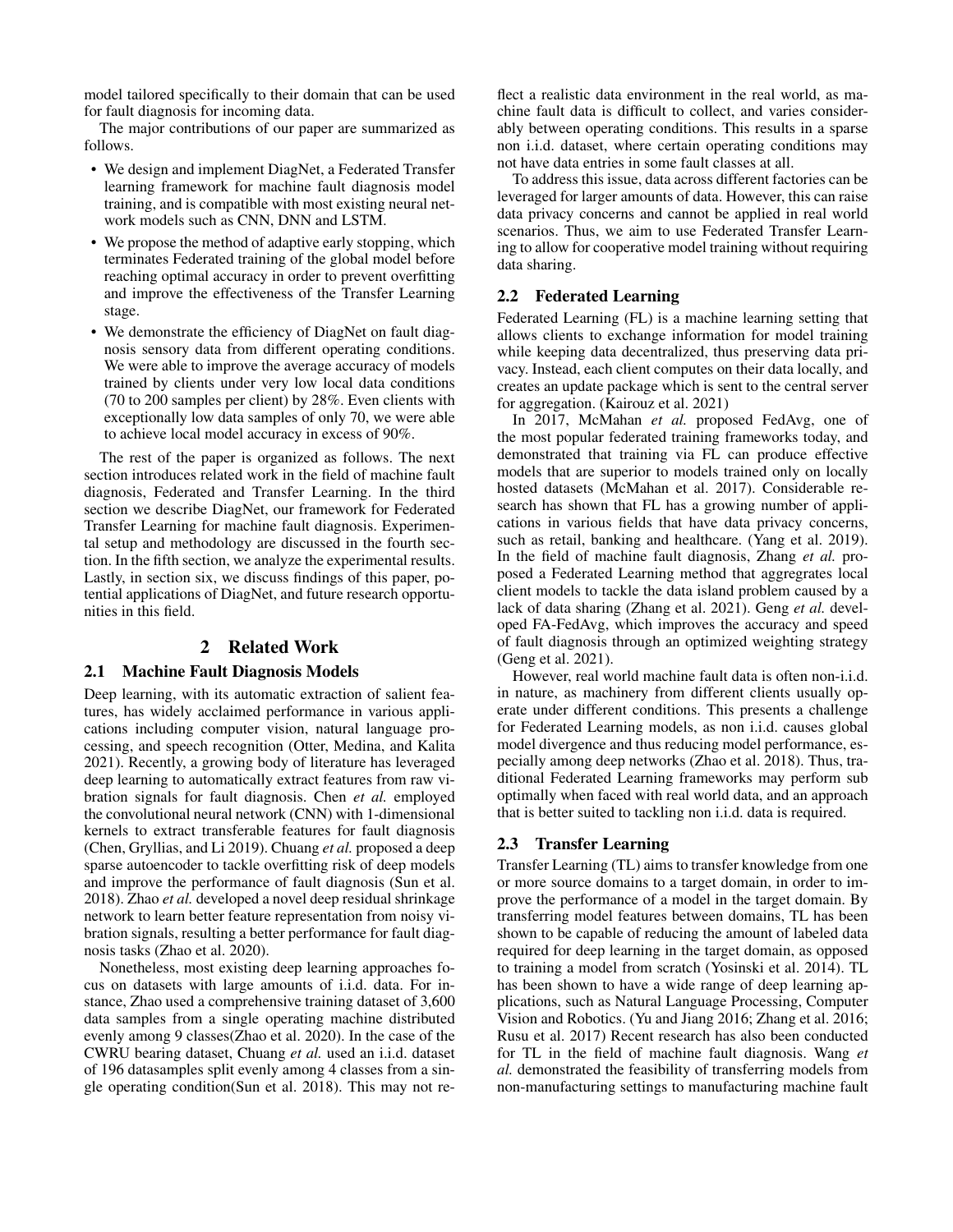detection, as well as between different machines and different operating conditions. (Wang and Gao 2020)

Transfer Learning however requires pre-trained models as a foundation for adaptation to the target domain. Such suitable models many not be available in the real world for many applications, and alternatives need to be found.

In our approach, we aim to combine Transfer Learning as a second stage to Federated Learning in DiagNet, by transferring knowledge from the global model to each individual's client domain. This ensures that Transfer Learning has a suitable source domain to pull from, and reduces divergence caused by non-i.i.d. data for Federated Learning.

# 3 Diagnet: Federated Learning Network for Machine Fault Diagnostics

In this section, we introduce our design of the DiagNet framework, which incorporates Federated Learning to train a global model before employing Transfer Learning in client specific transfer learning to adapt the global model's domain to suit each individual client.



Figure 1: Fault Diagnosis Model

#### 3.1 Machine Fault Diagnosis Model

The model we use in DiagNet for fault diagnosis is derived from our previous model in the PrivGD network(Jin, Ragab, and Aung 2020). It is a CNN based model which is composed of two components, a feature extractor and a classifier. In particular, the feature extractor is a 5-layer convolutional neural network with 1-dimensional kernels (1D-CNN). It aims to find a latent representation of the time-series data that could be class discriminative. The classifier is composed of a fully connected layer followed by a Softmax activation layer. It takes the extracted features from the1D-CNN network as inputs, and outputs the probabilities for the input sample belonging to each class.

This model was designed to operate with an initial training dataset of 2000 i.i.d. data entries per client. However this may not be a realistic reflection of real world conditions, as data may be less readily available and non-i.i.d. in nature. Thus in our paper, we will adapt this model to a more realistic sparse data environment, with only 70-200 data entries per client. In addition, we will use random sampling of the training data. Through this, we will demonstrate that existing models with ideal data assumptions can be adapted to work using DiagNet.

Compared to Chuang's approach, where he used 196 samples for a single operating condition, split evenly among 4 fault classes (Sun et al. 2018), our dataset presents a significantly more challenging environment. Instead of focusing on a single fault size, we opted to include all fault sizes, thus resulting in a total of 10 classes. As such, we have an average of 7-20 data samples per class per client, as opposed to a fixed 49 per class in Chuang's study. In addition, due to the random sampling and non i.i.d. nature of our data, there may not be data entries for all classes in all operating conditions. This presents a more realistic environment, where there is uneven distribution of data between clients and classes.

# 3.2 Federated Learning Framework

DiagNet's Federated Learning framework is comprised of a centralized server and several clients. In particular, the framework adopts a federated mini-batch stochastic gradient descent approach. A single batch size, b, is selected globally, and each client partitions their local dataset into batches of size b. Due to the non-i.i.d. nature of the data, it is likely that clients will have different numbers of batches. This will be accounted for during the the training process.

Figure 2 illustrates how the DiagNet processes. First, the centralized server sends the global model to each client. Each client then selects the relevant batch from their dataset and computes the resulting gradients of the model's weights for each sample. If a client has no data for this batch, such as when they have already exhausted all local data for this epoch, then the client sets the output gradients to 0. Each client then sums up all the gradients into a single result, and sends it back to the central server. The central server then uses these gradients to update the global model via SGD. The process repeats until all clients have conducted one full on their local dataset, which concludes one epoch of training.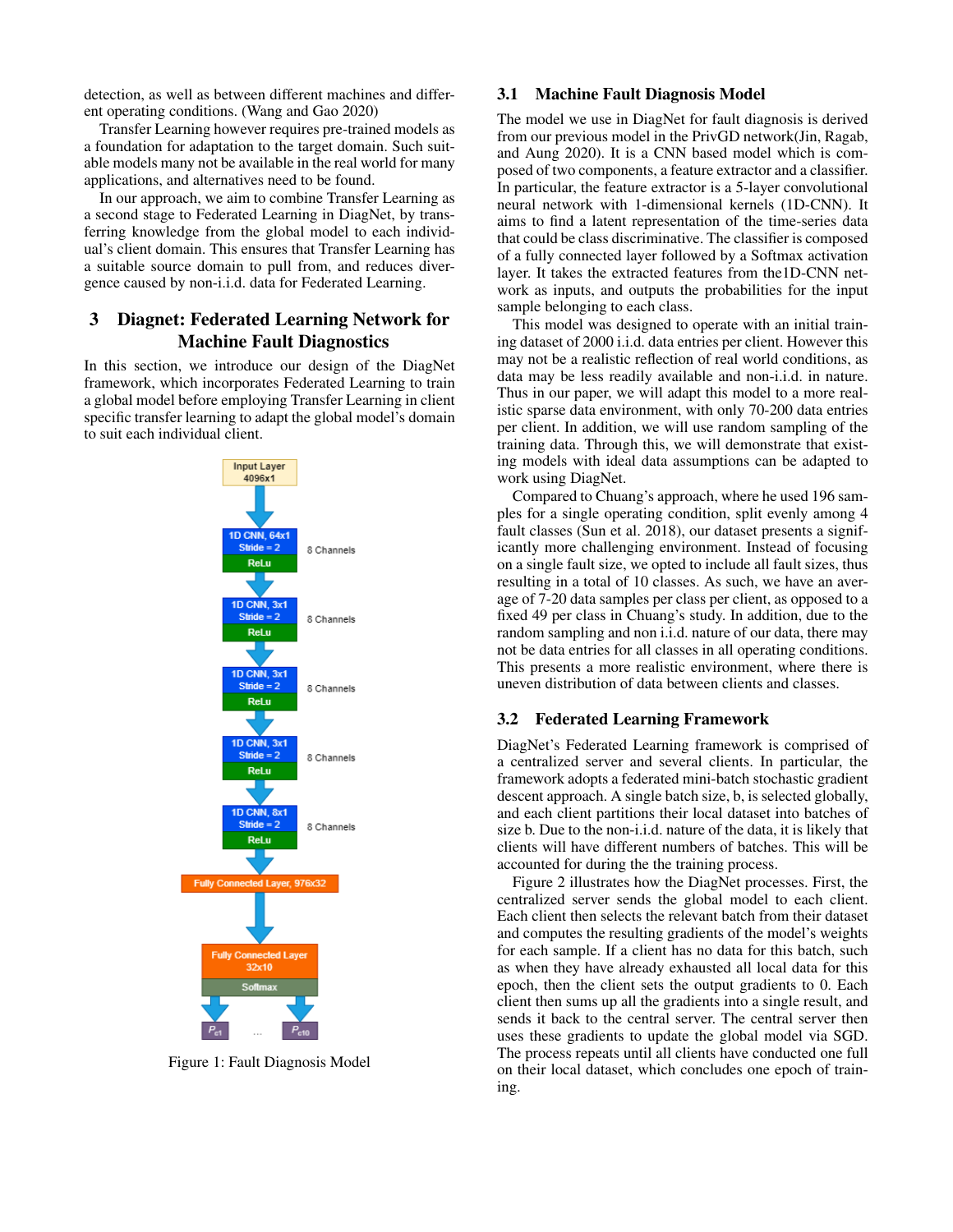

Figure 2: DiagNet Framework

Training of the global model continues until the server halts the process. Specifically, we used adaptive early stopping while training the global model before it begins over fitting. Each client then finishes the training process by transfer learning the model exclusively on their own local dataset.

Algorithm 1: DiagNet Server Algorithm

```
1: EpochsUnderThreshold \leftarrow 02: while EpochsUnderThreshold < n do
3: for P \in S do
4: for a \in Clients do
5: sendToClient(a,(model, P))6: o \leftarrow receiveFromClient(a)7: (loss[P], acc[P], grad[P]) \leftarrow o8: end for
9: SGD(model, avg(grad))10: end for
11: if avg-loss) < T then
12: EpochsUnderThreshold + +13: else
14: EpochsUnderThreshold \leftarrow 015: end if
16: end while
17: for a \in Clients do
18: sendT oClient(a, model)
19: end for
```
#### 3.3 Adaptive Early Stopping

Adaptive early stopping is necessary for our scenario since the number of epochs needed to train the model varies significantly. This is due to a combination of the non-i.i.d nature of our data and the low number of data samples. During initial experimentation , we found that the Client Specific Transfer Learning stage was ineffective due to overfitting of the global model during the Federated Learning stage. Due to the random sampling of the training data, the rate of training convergence varied considerably between runs, which made a traditional epoch-based early stopping unsuitable.

#### Algorithm 2: DiagNet Client Federated Learning Algorithm

1:  $(model, P) \leftarrow receiveFromServer()$ 

- 2: for  $i \in P$  do
- 3: entry  $\leftarrow localdata[i]$
- 4:  $loss[i], acc[i], o \leftarrow forward(model, entry)$
- 5:  $grad[i] \leftarrow backPropagation(model, entry, o)$
- 6: end for
- 7:  $sendToServer(avg(loss), avg(acc), avg(grad)$

To remedy this issue, we implemented Adaptive Early stopping to prevent global model overfitting. Adaptive early stopping is conducted by setting a threshold T for training loss and threshold n for epoch count. When training the global model, when the training loss falls under the threshold for n consecutive epochs, the global training process is halted and client specific transfer learning begins. The loss threshold ensures that we reach a suitable point in the training process before transitioning to transfer learning, while the epoch threshold is necessary as the training loss would often dip below the loss threshold for 1-2 epochs early on in the training process. Algorithm 1 demonstrates how the DiagNet Server conducts Federated Learning with adaptive early stopping, and Algorithm 2 demonstrates the client side of the training process.

#### 3.4 Client Specific Transfer Learning

In our scenario, each client is running their machine at a different operating condition. As such, directly applying the global model to each client will likely result in reduced accuracy. To mitigate this problem, we utilized transfer learning to adapt the global model to each client's domain.

Once training of the global model has concluded, the central server sends the global model to each client. Each client then uses the global model as the initial state to conduct training on their local dataset. The number of epochs for the transfer learning process needs to be carefully selected to maximize the accuracy of the result. Due to the low amount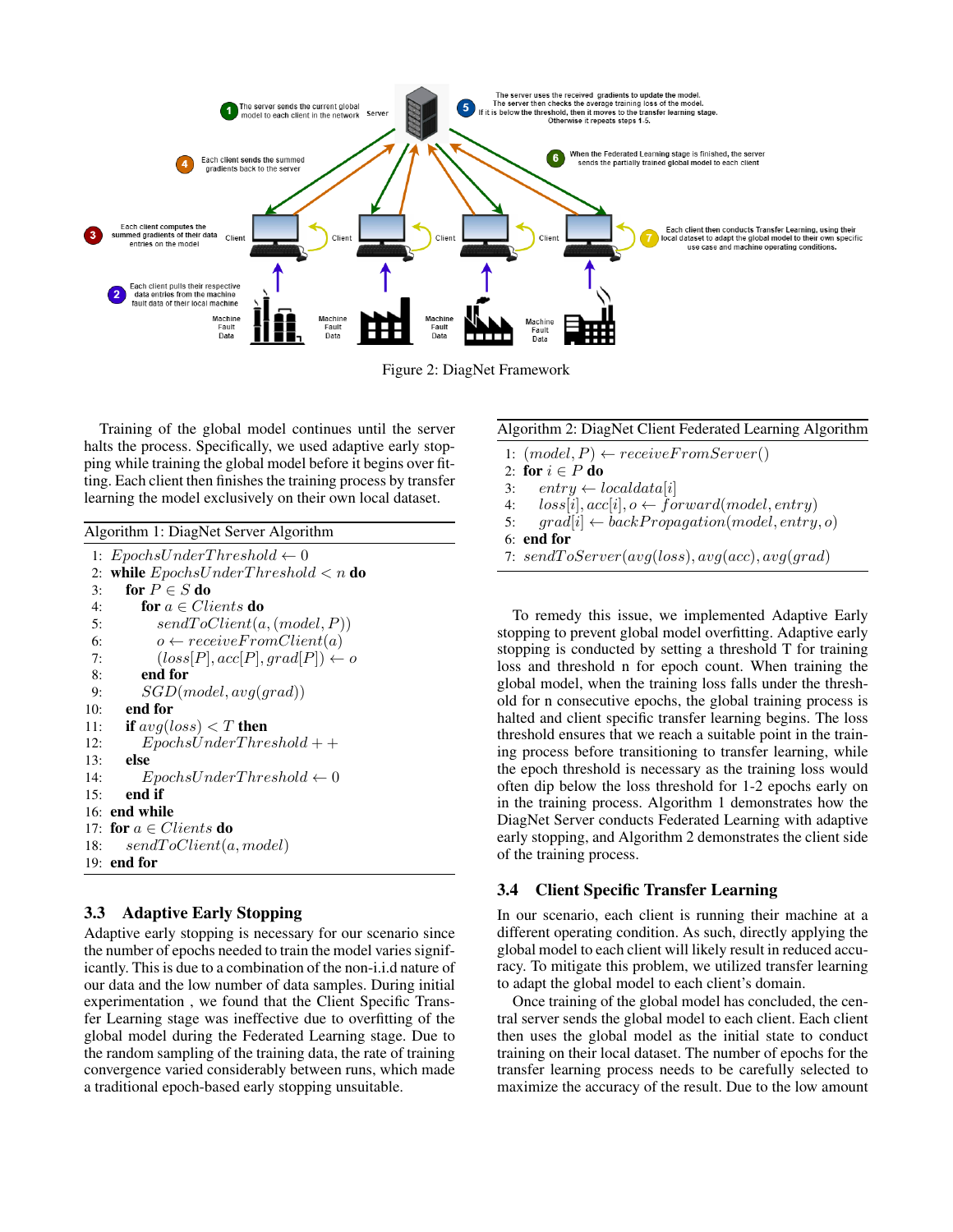of data available in the local dataset, overfitting due to excessive training is highly likely. In the Experiment Evaluation section, we will show that the fine-tuning process reaches optimal validation loss after only 15-20 epochs of training, and begins overfitting afterwards. As such, we limited the number of epochs of client specific transfer learning to 20 epochs in our model.

Algorithm 3 illustrates the client specific transfer learning process of DiagNet.

1:  $model \leftarrow receiveFromServer()$ 

2: for  $(i = 0; i < FT epochs; i \leftarrow i + 1)$  do

3: for entry  $\in$  localdata do

4:  $loss[i], acc[i], o \leftarrow forward(model, entry)$ 

- 5: grad[i]  $\leftarrow$  backPropagation(model, entry, o)
- 6:  $model \leftarrow SGD(model, grad[i])$
- 7: end for

8: end for

Table 1: CWRU Bearing Dataset Labels

| Class Label    | Fault Type | Fault Size (in) |  |
|----------------|------------|-----------------|--|
| 1              | None       |                 |  |
| $\overline{2}$ | IF         | 0.007           |  |
| 3              | IF         | 0.014           |  |
| 4              | IF         | 0.021           |  |
| 5              | ΟF         | 0.007           |  |
| 6              | OF         | 0.014           |  |
| 7              | ΟF         | 0.021           |  |
| 8              | ΒF         | 0.007           |  |
| 9              | ΒF         | 0.014           |  |
| 10             | ΒF         | 0.021           |  |

#### 4 Experiments

In this section we will first describe the datasets, implementation details and our experimental setup.

#### 4.1 The Machine Vibration Sensor Datasets

The datasets used for our scenario are acquired from the Case Western Reserve University Bearing Data Center's website. The CWRU bearing dataset is time-series data that collected at 12k sampling rate. The dataset has 4 subsets with different loading torques, where the torque values ranges from 0 to 3. Each subset is assigned to a different client, to simulate different operating conditions of machines under each client. As such, the data is non-i.i.d., with a co-variate shift and concept drift between clients.

In each subset, the data instances fall into 4 different categories, with one non-faulty and three faulty categories. The

Table 2: Client Data Sample Size

| Client | Sample Size |  |  |
|--------|-------------|--|--|
| 1      | 70          |  |  |
| 2      | 100         |  |  |
| 3      | 150         |  |  |
| 4      | 200         |  |  |
| Total  | 520         |  |  |

three faulty categories are inner-race faults (IF), outer-race faults (OF), and bearing-race faults (BF). Each faulty category could have 3 fault sizes, 0.007 inches, 0.014 inches, and 0.021 inches, for a total of 10 classes (1 non-faulty class, and 9 faulty classes). Table 1 illustrates how the various classes are labelled.

In addition, to simulate uneven distribution of data in the real world, each client has a different number of samples available for training. Table 2 shows the distribution of data samples sizes available for each client for our experiment.

#### 4.2 DiagNet Experimental Procedure

The federated setting for DiagNet is simulated using four client datasets, each of a different operating condition. As our scenario calls for a low dataset environment, we reduced the samples available for training to each client by taking a random subset of the original data. This subset is not necessarily a representative sample of the original dataset, as machine fault data in the real world may not be representative of real world conditions.

To mitigate experimental error due to our low number of data samples, we conducted three runs of our experiment and averaged the results of the runs. The process of a single run is as follows:

- A random subset from each dataset is selected to represent the training data of the clients. The size of the training dataset is shown in Table 2
- A control group is trained without FL, with each client training their model using only their dataset.
- Using DiagNet, a global model is trained through Federated Learning utilizing adaptive early stopping with T  $= 0.05$  and  $n = 3$ . These values were chosen due to experimental results in section 5.3 showing that it was the optimal threshold.
- A copy of the partially trained model is made for each client, and Transfer Learning is done by training each model on the respective client dataset for a further 20 epochs. This value is chosen as experimental results in section 5.2 showed that any further training resulted in overfitting.
- We also train a copy of the global model till convergence to obtain a baseline without TL.
- Lastly, we conducted TL on the converged global model for a further 20 epochs to obtain another set of results for FT+TL without adaptive early stopping.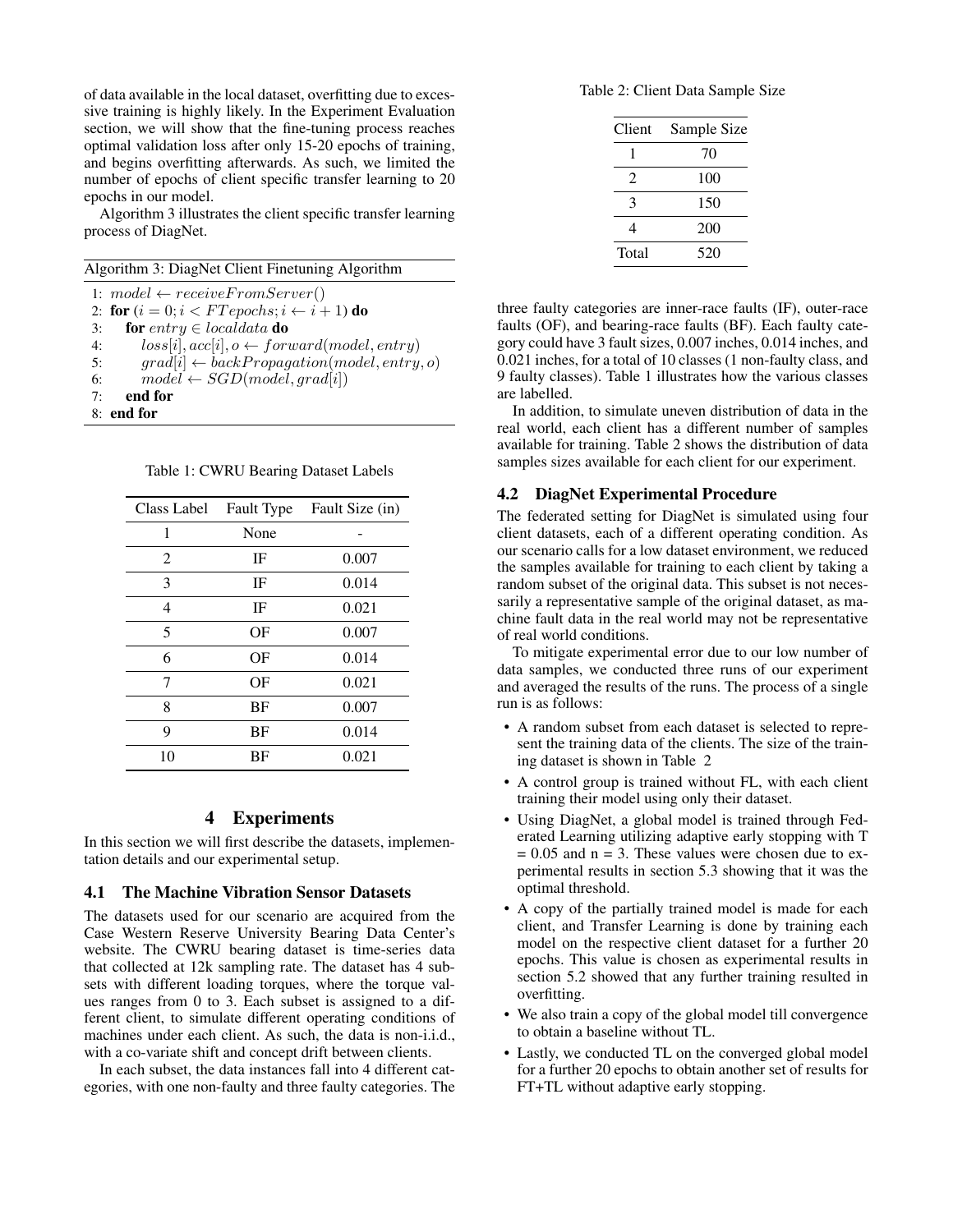To test the accuracy of the trained models, we assembled a validation dataset for each client. Each validation data set had 2000 entries. We then ran each of the models through the validation dataset of each client, and collated the results.

#### 4.3 Implementation Details

We carried out the experiments on a server with an Intel Xeon Platinum 8170CPU @ 3.700GHz with 26 cores, and 188 GB RAM. The operating system is Arch Linux. The fault diagnosis model training and fine-tuning on data is done using Pytorch at version 1.8.1.

### 5 Results and Discussion

#### 5.1 Ablation Study

As seen in Table 3, DiagNet is able to achieve a substantial improvement in accuracy over local learning for all clients, regardless of their local sample size, with all clients achieving an average accuracy of greater than 90%.

Notably, improvement becomes more significant the smaller the size of the local dataset available to the client. For instance, the client with largest sample size (i.e., Client 3) experienced an increase in accuracy of 8.3, while the client with smallest sample size (i.e., Client 1) has witnessed significant improvement of 40.1% with our DiagNet. In addition, due to the random sampling of training data for each client for each run, the variance of model accuracy is very high for local only training, with 2 out of 4 clients having standard deviations in excess of 10%. However, DiagNet was able to reduce the variance to under 2% for each client when training on the same data. This demonstrates that DiagNet can successfully tackle the challenge of low data sample environments in machine fault diagnosis.

In addition, DiagNet still showed an improvement in accuracy compared to the Federated Learning only approach for all clients of 0.4 to 1.4%. In addition, as seen in Figure 3(a), we see that DiagNet offers a substantial improvement in validation loss, from 0.287 to 0.193, a reduction of 32.8%. Thus, we see that the Transfer Learning component of DiagNet offers a significant benefit over traditional pure Federated Learning approaches.

Comparatively, without Adaptive Early Stopping, the FL+TL model achieved an improve in accuracy of only 0.3 to 0.9% over the pure FL model, which is notably smaller than DiagNet. In addition, we see from Figure 3(a), that the FL+TL approach without adaptive early stopping achieved almost no improvement in the validation loss over a purely FL approach. Thus, it is evident that adaptive early stopping has a significant positive influence on the effective of Diag-Net. Further analysis of adaptive early stopping is conducted in section 5.3.

# 5.2 Impact of Overfitting during Transfer Learning

As mentioned previously, overfitting occurs during the transfer learning process due to the low sample sizes available to each client. To determine the degree of overfitting during the TL stage, and the ideal stopping point, we set up the following experimental procedure.

| Client                      | Local Only | FL Only    | $FL+TL$<br>No Adaptive<br>Earlystop | $FL+TL$<br>w/ Adaptive<br>Earlystop |
|-----------------------------|------------|------------|-------------------------------------|-------------------------------------|
| 1                           | 53.0       | 92.5       | 92.8                                | 93.1                                |
|                             | ±4.87      | $\pm 2.10$ | $\pm 2.04$                          | $\pm 1.80$                          |
| $\mathcal{D}_{\mathcal{L}}$ | 57.3       | 93.6       | 94.5                                | 95.0                                |
|                             | ±11.2      | $\pm 2.47$ | $\pm 2.17$                          | ±1.65                               |
| 3                           | 69.4       | 96.7       | 97.1                                | 97.4                                |
|                             | ±11.6      | $\pm 2.09$ | $\pm 2.30$                          | $\pm 1.94$                          |
| 4                           | 89.8       | 97.3       | 97.7                                | 98.1                                |
|                             | ±9.76      | $\pm 2.19$ | $\pm 2.12$                          | $\pm 1.88$                          |
| Avg                         | 67.4       | 95.0       | 95.5                                | 95.9                                |
|                             | $\pm$ 17.3 | $\pm 3.00$ | $\pm 2.94$                          | $\pm 2.69$                          |

- Similar to the overall DiagNet experiment, a random subset from each dataset is selected to represent the clients.
- Using DiagNet, a global model is trained through Federated Learning. Adaptive early stopping is not used in order to ensure fair comparisons between runs. The stopping point for the global model is instead set at epochs = 30. We arrived at this value as most adaptive early stopping happens between epochs 20 to 40.
- A copy of the partially trained model is made for each client, and transfer learning is done by training each model on the respective client dataset for a further 60 epochs to reach convergence.

We conducted 3 runs of the experiment and averaged the results. The results can be seen in Figure 3(b).

The training of the global model stops at the 30 epoch mark, before transitioning to client specific transfer learning. The client models converge rapidly once TL begins, reaching their minimum between the 35 and 50 epoch mark. As training continues beyond the 50 epoch mark, we can see the validation loss steadily increasing once more due to overfitting. As such, we determined that 20 epochs of transfer learning is sufficient for transfer learning for our client models.

# 5.3 Effect of Adaptive Early Stopping

DiagNet's Adaptive Early Stopping algorithm relies on a training loss threshold to determine the point of early stopping during the training process. In order to determine the ideal threshold for the algorithm for this dataset, we ran the following experiment.

- Similar to the DiagNet experiment, a random subset from each dataset is selected to represent the clients.
- Using DiagNet, a global model is trained through Federated Learning. The thresholds for the different early stopping points are  $T = 0.2, 0.05, 0.01$
- When the global model reaches a threshold, the current global model is branched, and each client does 20 epochs of transfer learning on that iteration of the global model.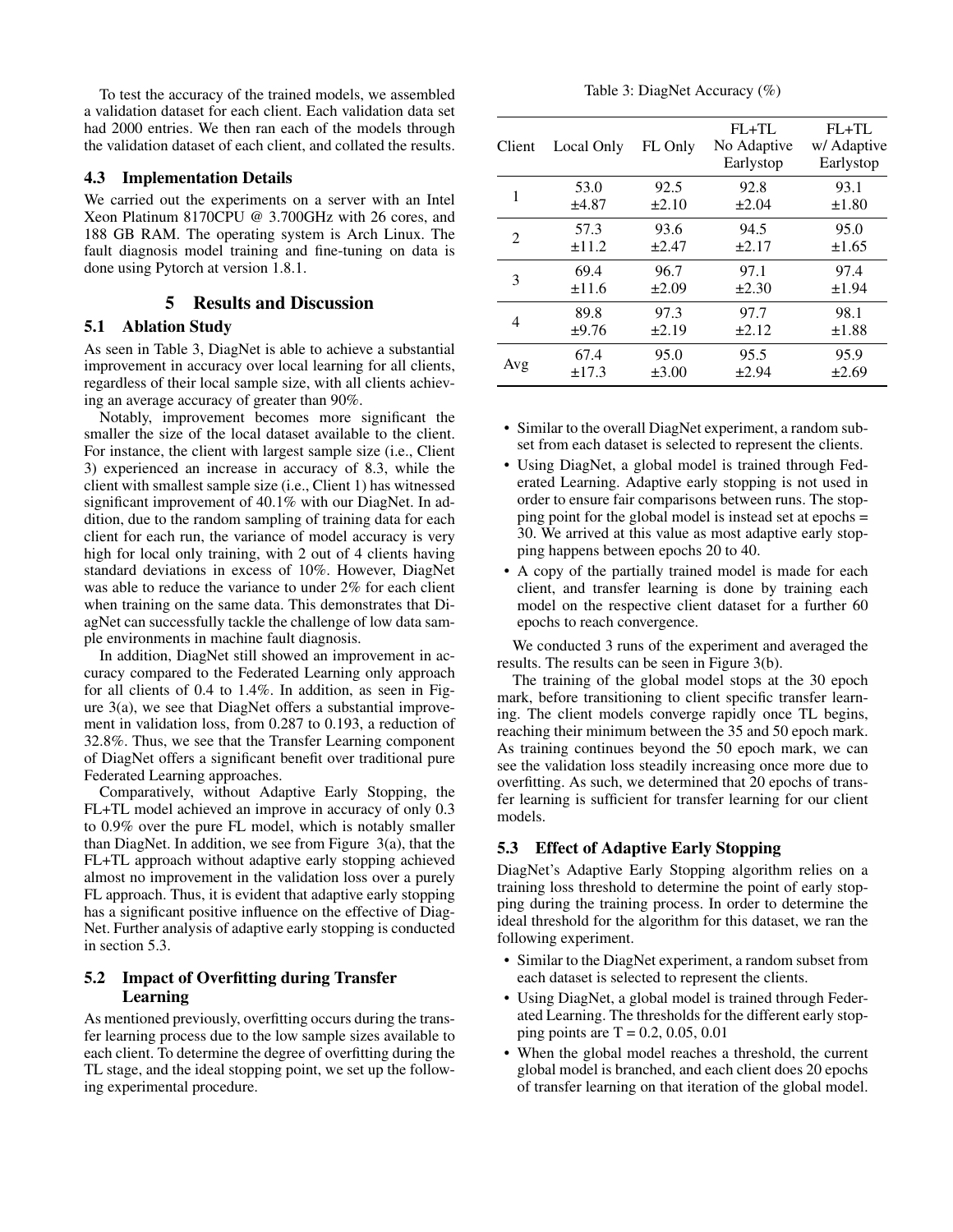

(a) Average DiagNet Validation Loss of all Clients over Epochs Trained



(c) Average Validation Accuracy with different Adaptive Thresholds



(b) Average Validation Loss over epochs for Client Specific Transfer Learning



(d) Average Validation Loss with different Adaptive Thresholds

Figure 3: Experimental Results

Once the transfer learning is done, the results are stored, and the network continues training the global model.

• Lastly, a global model is trained for 80 epochs (i.e. convergence), and 20 epochs of client specific transfer learning is conducted to create a control group.

We conducted 3 runs of the experiment and averaged the results. Our findings are as follows.

As seen from Table 4 and Figure 3(d), all instances of Adaptive Early Stopping thresholds performed better no Adaptive Early Stopping in terms of validation loss. Notably, the global model suffered from overfitting from epoch 37 onwards, as seen by the steady increase in validation loss. Both T=0.2 and T=0.05 stopped global model training before epoch 37, and achieved a comparatively low validation loss rate. T=0.2 performed the best in terms of validation loss with 0.358, with T=0.05 shortly after at 0.380. T=0.01 stopped the training after overfitting of the global model had already begun, and thus achieved a substantially worse validation loss of 0.448.

Table 4: Adaptive Threshold Loss

| Client         | $T=0.2$ | $T=0.05$ | $T = 0.01$ | Convergence |
|----------------|---------|----------|------------|-------------|
|                | 0.512   | 0.583    | 0.670      | 0.791       |
| $\mathfrak{D}$ | 0.476   | 0.493    | 0.555      | 0.647       |
| 3              | 0.229   | 0.240    | 0.328      | 0.390       |
| 4              | 0.216   | 0.201    | 0.238      | 0.278       |
| Avg            | 0.358   | 0.380    | 0.448      | 0.526       |

In terms of accuracy, Figure 3(c) shows that despite the low validation loss, T=0.2 achieved only an accuracy of 92.1%, nearly identical to the control group's 92.2%. T=0.01 similarly also achieved an accuracy of 92.1%. Only T=0.05 performed substantially better, at 92.9%. This experiment further demonstrates the effectiveness of adaptive early stop